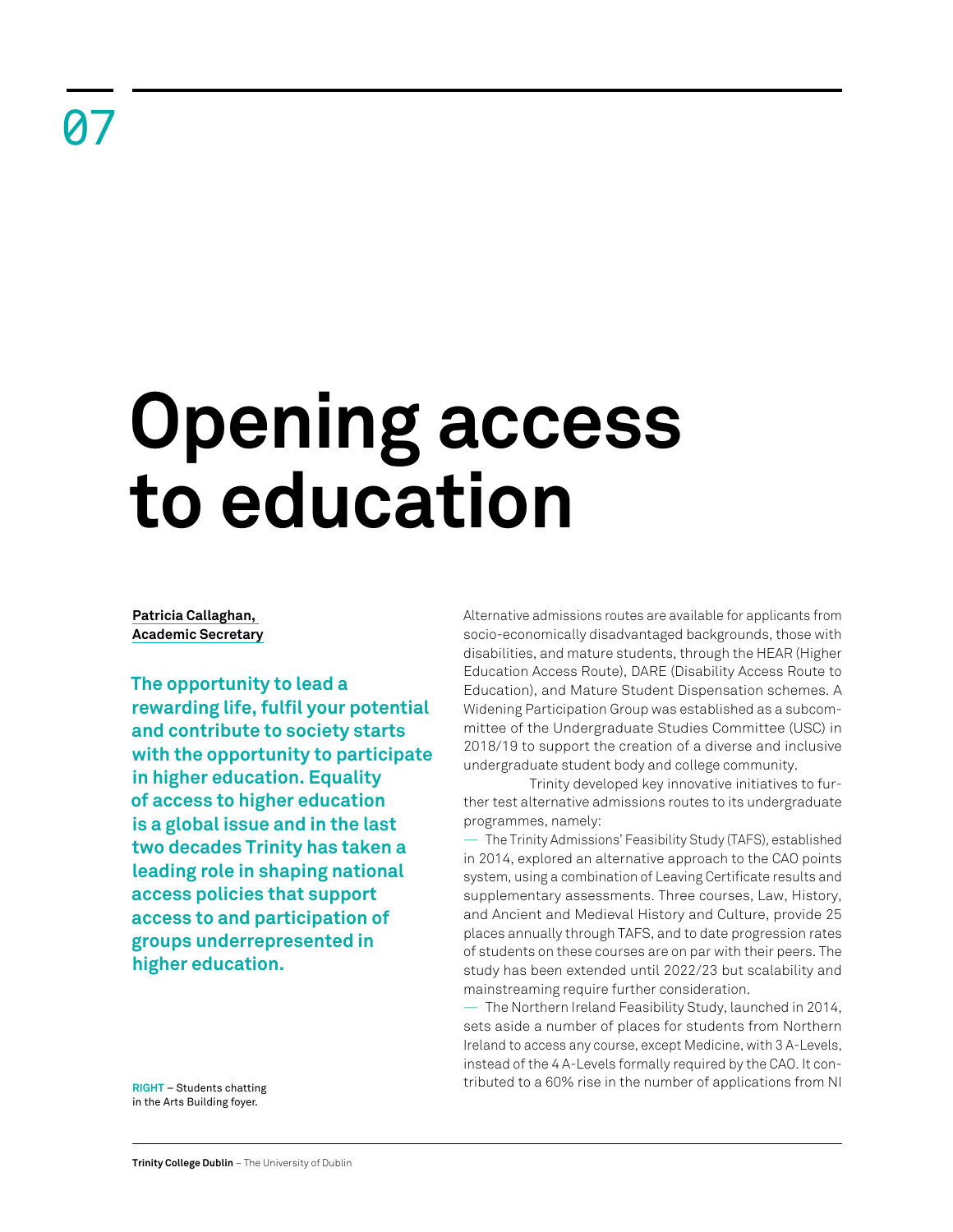# **The Robert**

≥ On his election in 2011, the Provost made clear that it was a priority to diversify Trinity to talented students from all backgrounds nationwide. In 2021, Trinity Access is an international leader in adapting, scaling and disseminating educational outreach and alternative entry routes to higher education.

**Retrospective Review** 2011–21 64 | 65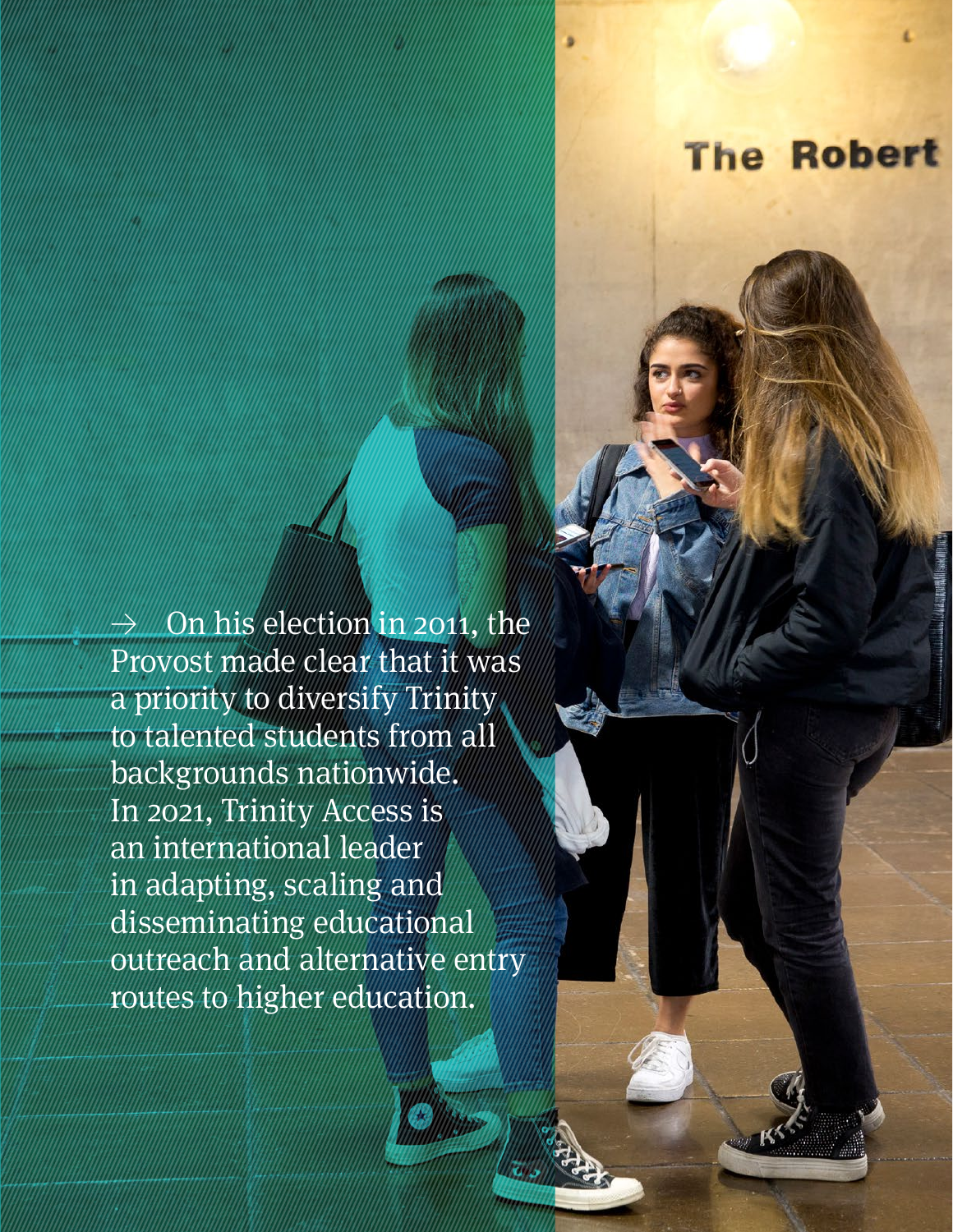

from 2014/15 to 2017/18. The overall conversion of offers to acceptances increased to 57% in 2019/20 (54% in 2018/19). The Study has been extended to 2022/23.

— The expansion of FET (Further Education and Training) entry routes to over 100 places on undergraduate programmes addresses the national priority of enabling progression from further education to third level. FET entry routes to twelve undergraduate programmes are in place for entry in 2020/21.

— The Asylum Seekers Access Provision Scholarship was established in April 2019 to support the entry of four students from Direct Provision Centres to Trinity.

### **Entrance Exhibitions**

First established in 1870, Entrance Exhibition awards go to first year students with the highest points among Trinity entrants from their secondary schools. Over the ten years to 2019/20, Entrance Exhibitionerships were awarded to 4,880 students, an average of 488 each year. A new model for the awards was launched in 2018/19, rewarding students who get the highest points in each individual school – provided the student has achieved 500 points or over in the Leaving Certificate, or its equivalent. Under the previous system, a small number of schools tended to shine – in 2017 for instance, 21 Entrance Exhibitioners came from just one school. The new model saw a 50 percent increase in the number of schools from which Exhibitioners come, and a much greater geographic diversity.

#### **Trinity Access Programmes 2011–21**

Trinity Access was set up in 1993 to widen access to under-represented socio-economic groups at the University. It partners with schools, higher education institutions, NGOs, community groups and businesses to develop educational outreach and encourage new admissions. Over 3,000 students have entered Trinity via Trinity Access Programmes entry routes, and each year more than 10,000 students engage in a school- and university-based outreach programme.

On his election in 2011, the Provost made clear that it was a priority to diversify Trinity to talented students from all backgrounds nationwide. In 2021, Trinity Access is an international leader in adapting, scaling and disseminating educational outreach and alternative entry routes to higher education. These are some highlights from the last decade:

# **Growth in numbers**

At the end of the last College Strategic Plan, 22% of incoming students to Trinity were from under-represented groups. The current target is 25%. Students who entered via Trinity Access routes have had an average 89% completion rate, 97% progression rate and a 99% retention (to the end of Junior Fresh) rate over the last decade.

**The nationwide scaling of the Higher Education Access Route –** Trinity played a leading role in the strategic development of HEAR, the nationwide admissions scheme for students from under-represented groups. The scheme grew from an eight-institution collaboration to a 24-institution online programme, integrated within the CAO. Through this key phase of national development, 2010–14, the scheme was based within Trinity. HEAR and DARE have enabled over 40,000 students nationwide to progress into participating institutions.